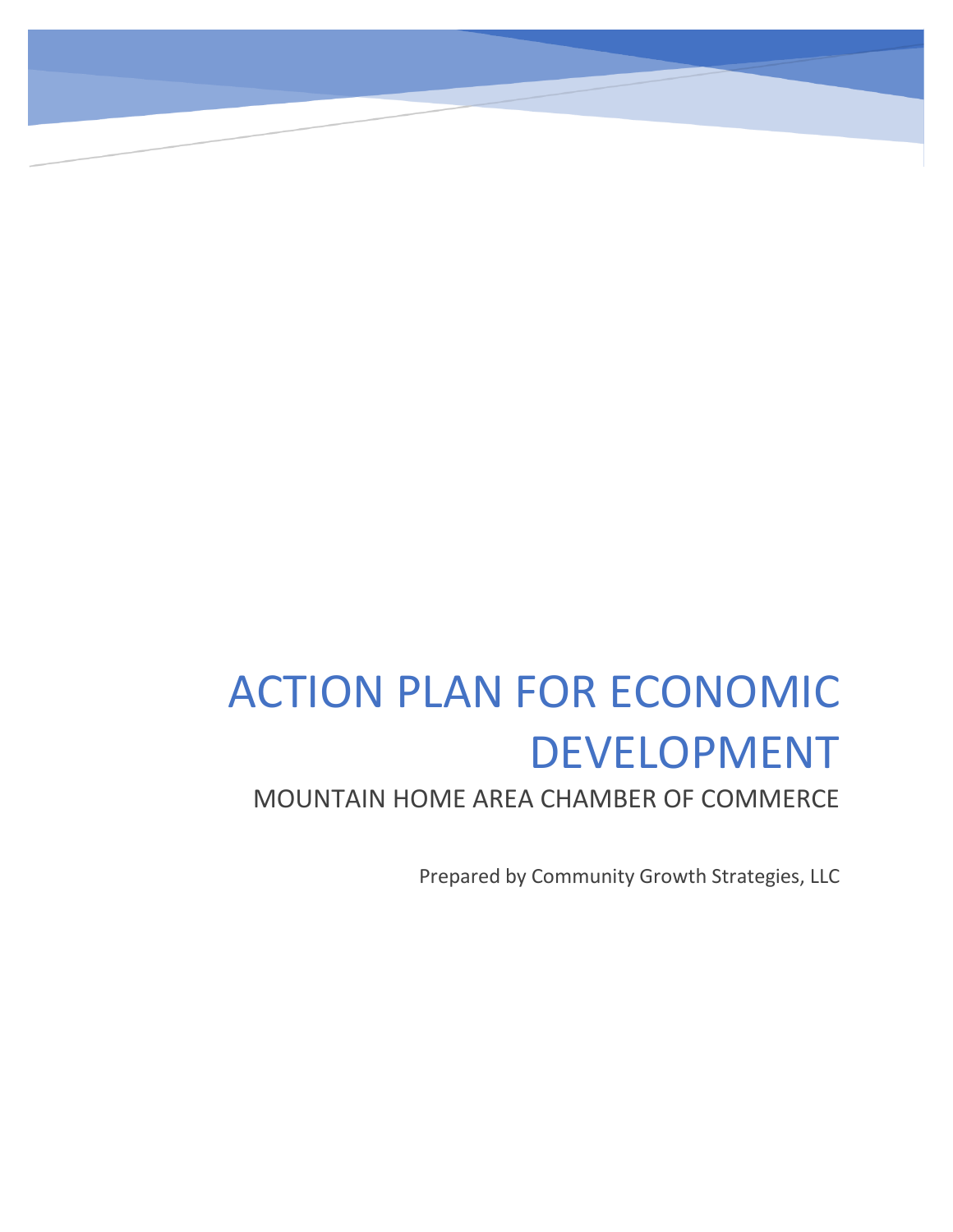## **Introduction**

## **Economic Development Is A Team Sport!**

When preparing to develop an Action Plan for Economic Development, it requires the gathering of honest and frank feedback from those in leadership positions in the community. If that feedback is to be sincere, we need the cooperation of local business, community, and political leaders. Those leaders must also be onboard in implementing the economic development process. With that being said, we must pass along our gratitude to those in leadership for their enthusiastic participation in this important exercise for Mountain Home, Baxter County, and the region.

This work product would also have been impossible without the cooperation and diligence of the **Mountain Home Mayor Hillrey Adams,** and **Baxter County Judge Mickey Pendergrass**. Mountain Home and Baxter County are fortunate for leaders with the foresight to encourage sound economic development in the region.

The development of this Action Plan would not have been possible without the determination and hard work by Mountain Home Area Chamber **President & CEO Danielle Pugsley** and the staff team, **Erric Totty** and **Katie Shay Schneider.**

In order to get unbiased opinions and individual views on the economy of the Mountain Home region, we conducted interviews with the following community, political, and business leaders:

Hon. Hillrey Adams, Mayor of Mountain Home Mike Beam, NEXT Kevin Beckham, Engineering Director, Baxter Lab Tim Coleman, President – First Security Bank – Mountain Home Paul Fagras, Manager – Baxter County Airport David Fox, COO – Baxter Regional Medical Center Sally Gilbert, President – Farmers & Merchants Bank – Mountain Home Ricky Johnson, Owner – Quality Inn and Chair of the Mountain Home Advertising & Promotion Commission Dr. Jake Long, Superintendent, Mountain Home Public Schools Allen Moore, Vice President, Lending – First Security Bank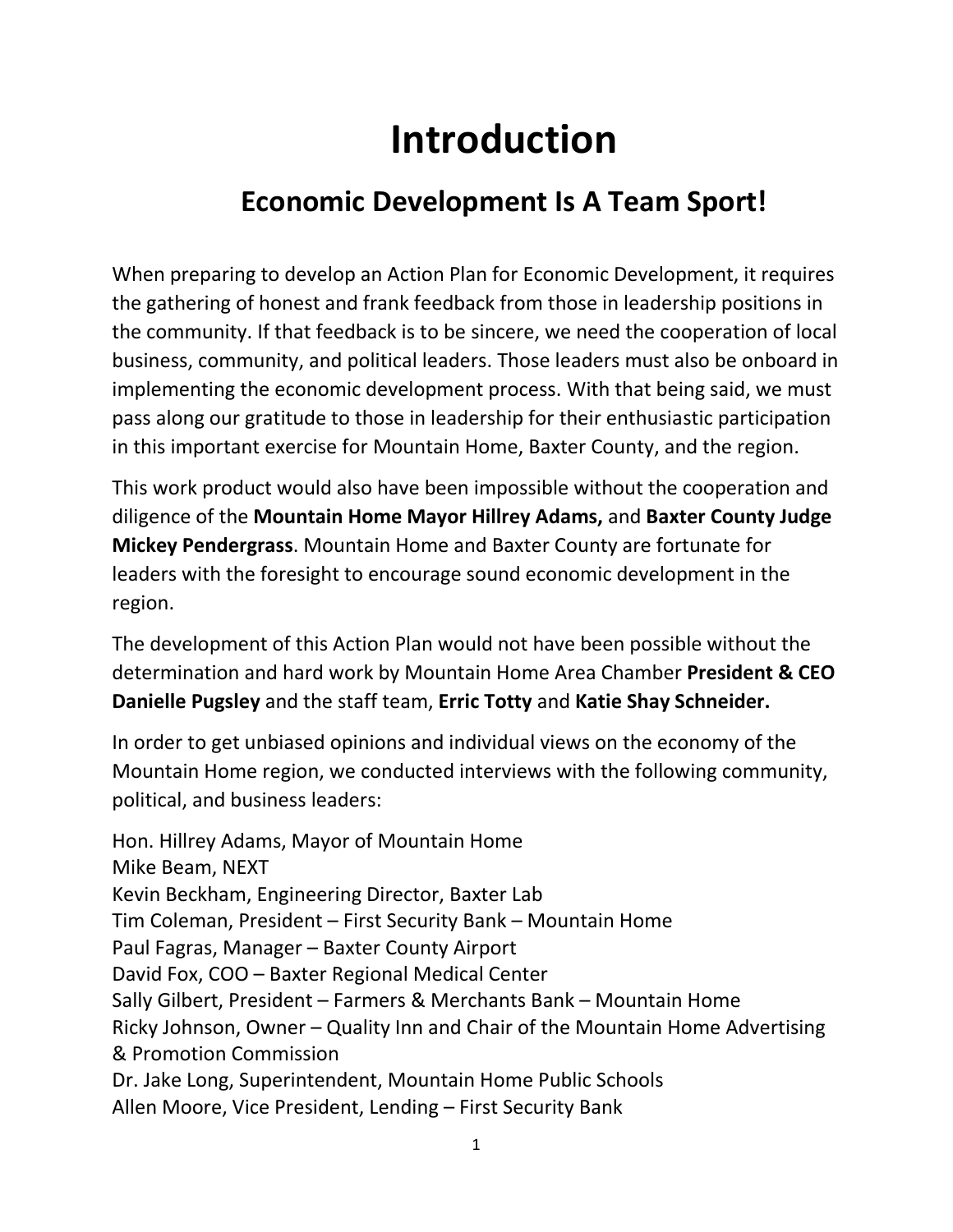Dr. Robin Myers, Chancellor, Arkansas State University – Mountain Home Jason Nazarenko, President – Cotter/Gassville Chamber of Commerce Chris Nosari, Nosari Home Mortgage Hon. Mickey Pendergrass, Baxter County Judge Ron Peterson, CEO – Baxter Regional Medical Center Rick Pierce, President – Bass Cat & Yar-Craft Boats Kelly Shay, Shay's Appliance Bentley Story, Arkansas Economic Development Commission Russell Tucker, Rapp's Brewing Company and Black Hills Energy Denise Weber, Owner – Jordan Marina Kate Wright, E2E Value Stream Optimization Leader– Danfoss Lang Zimmerman, Yelcot Communications

We also conducted a Focus Group with the Mountain Home Chamber Board. The participants included:

Hon. Hillrey Adams Jennifer Baker Mike Beam David Fox Grace Crownover Allen Moore Shelly Hill Jackie Neff Russell Tucker Kate Wright Matthew Leiboult Hon. Mickey Pendergrass Katie Schneider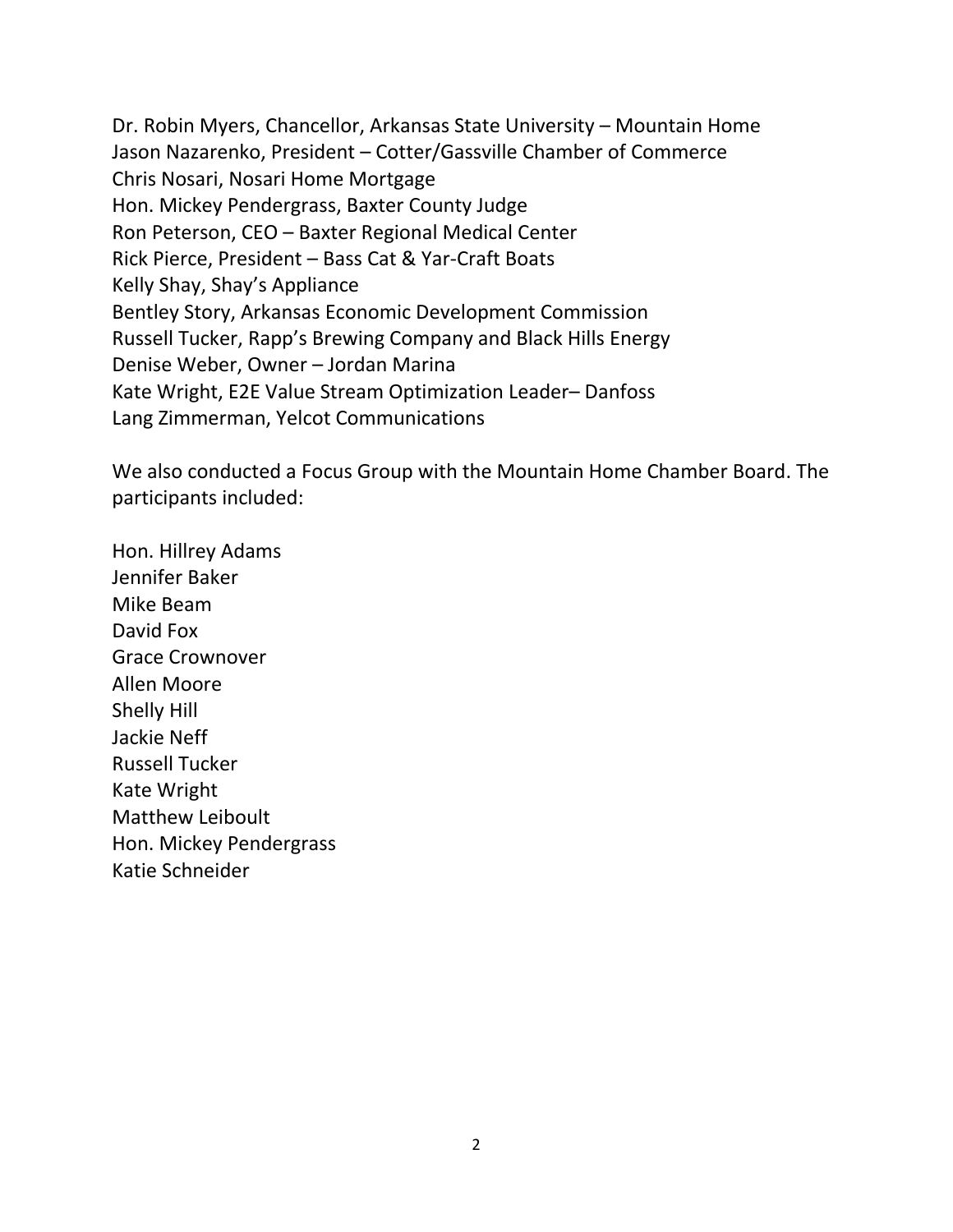### **DEMOGRAPHICS**

#### **Baxter County, AR**

### **Comparisons**

|              | <b>Indicators</b>                                                                 | County, AR | Baxter<br>United States | Percent difference Baxter County, AR<br>vs. United States |
|--------------|-----------------------------------------------------------------------------------|------------|-------------------------|-----------------------------------------------------------|
| Demographics | Population Growth (% change, 2010*-2019*)                                         | 0.1%       | 6.8%                    |                                                           |
|              | Median Age (2019*)                                                                | 52.2       | 38.1                    |                                                           |
|              | Percent Population White Alone (2019*)                                            | 96.7%      | 72.5%                   |                                                           |
|              | Percent Population Hispanic or Latino (2019*)                                     | 2.4%       | 18.0%                   |                                                           |
|              | Percent Population American Indian or Alaska Native<br>$(2019^*)$                 | $0.4\%$    | 0.8%                    |                                                           |
|              | Percent of Population 'Baby<br>Boomers' (2019*)                                   | 30.5%      | 24.6%                   |                                                           |
| Income       | Median Household Income (2019*)                                                   | \$42,260   | \$62,843                |                                                           |
|              | Per Capita Income (2019*)                                                         | \$26,863   | \$34,103                |                                                           |
|              | Percent Individuals Below Poverty (2019*)                                         | 13.1%      | 13.4%                   |                                                           |
|              | Percent Families Below Poverty (2019*)                                            | 9.5%       | 9.5%                    |                                                           |
|              | Percent of Households with Retirement and Social<br>Security Income (2019*)       | 84.3%      | 51.1%                   |                                                           |
|              | Percent of Households with Public Assistance<br>Income (2019*)                    | 16.1%      | 19.4%                   |                                                           |
| Structure    | Percent Population 25 Years or Older without High<br>School Degree (2019*)        | 11.3%      | 12.0%                   |                                                           |
|              | Percent Population 25 Years or Older with<br>Bachelor's Degree or Higher (2019*)  | 17.9%      | 32.1%                   |                                                           |
|              | Percent Population That Speak English Less Than<br>'Very Well' (2019*)            | $"0.6\%$   | 8.4%                    |                                                           |
|              | Percent of Houses that are Seasonal Homes (2019*)                                 | 11.4%      | 4.0%                    |                                                           |
|              | Owner-Occupied Homes where > 30% of Household<br>Income Spent on Mortgage (2019*) | 28.2%      | 27.7%                   |                                                           |
|              | Renter-Occupied Homes where > 30% of Household<br>Income Spent on Rent (2019*)    | 36.8%      | 46.0%                   |                                                           |

Source: Headwaters Economics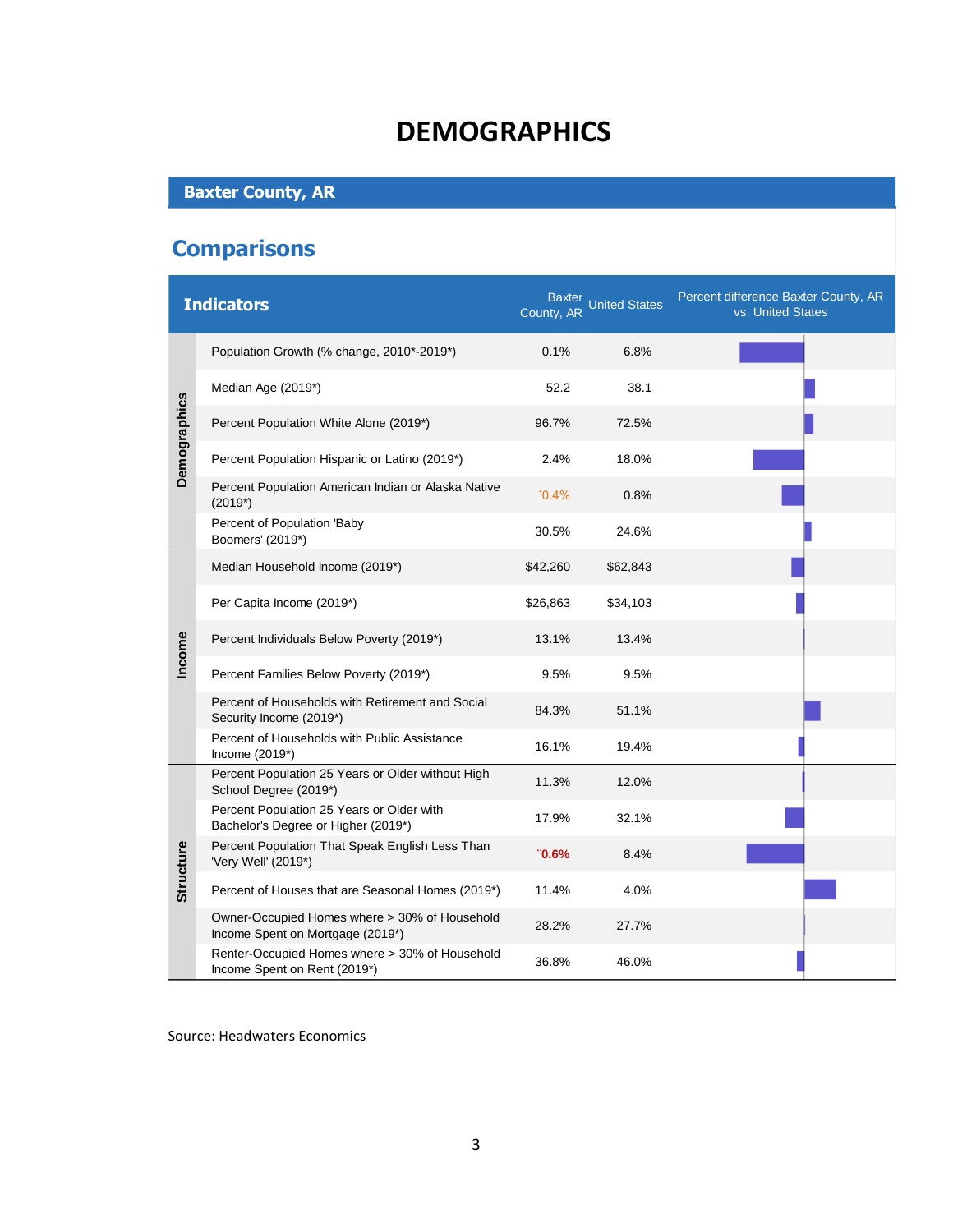## **Mountain Home's Action Plan for Economic Development**

## **Business Attraction & Retention**

**Goal #1 – Covet and promote the existing primary employer base and work with them to provide a platform for growth and success.**

**Goal #2 – Make Mountain Home attractive for outdoor and recreational retail development.**

**Goal #3 – Prepare Mountain Home to attract new primary employers.**

## **Placemaking**

**Goal #1 – Implement a Vibrant Downtown Development Program.**

## **Tourism**

**Goal #1 – Increase the number of visitors (and their dollars!!) to Mountain Home and Baxter County.**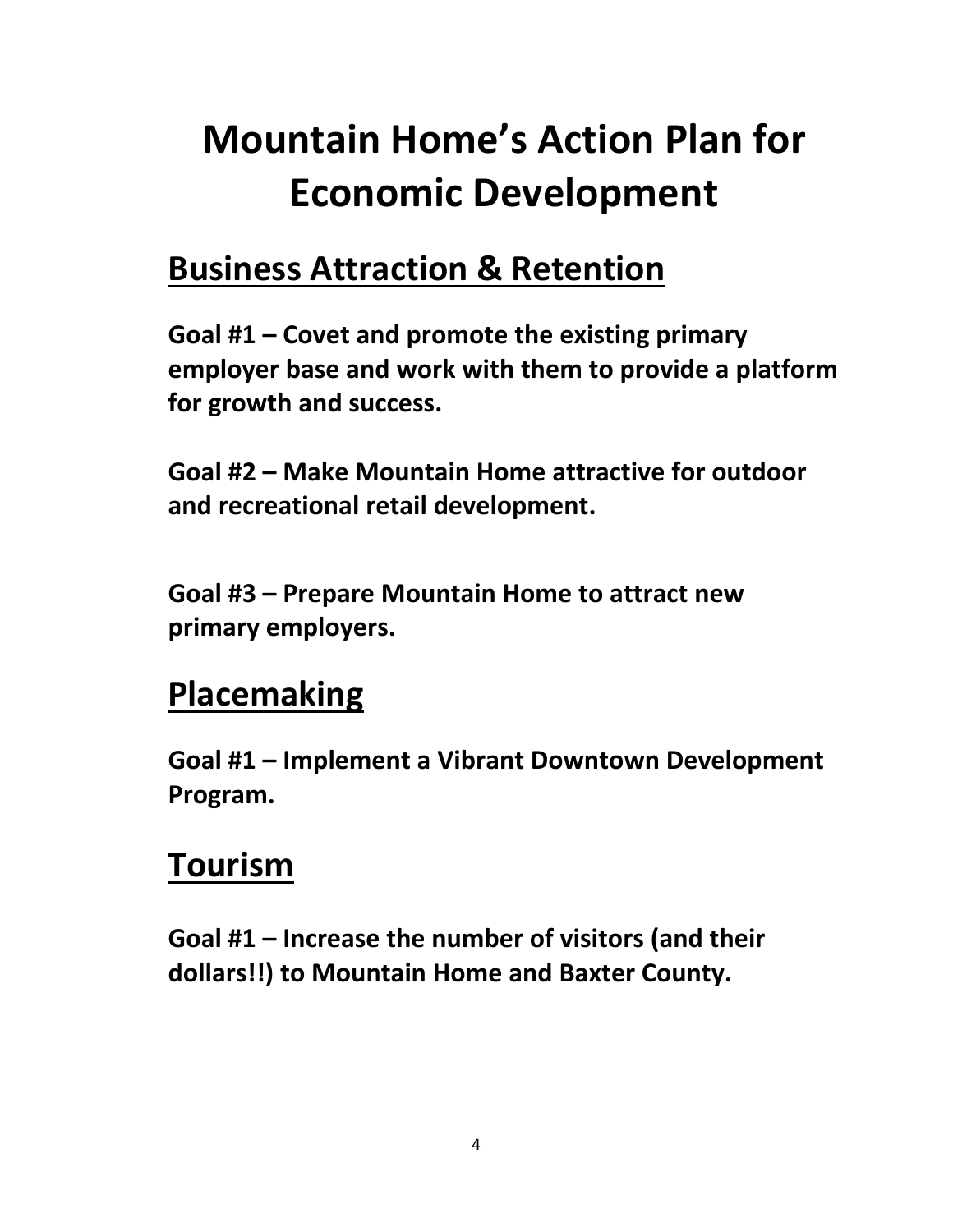

This report was prepared by Community Growth Strategies, LLC and is the property of the Mountain Home Area Chamber of Commerce.

### **Community Growth Strategies, LLC**

**[www.communitygrowthstrategies.com](http://www.communitygrowthstrategies.com/)**

**[jimfram@cgplans.com](mailto:jimfram@cgplans.com)**

**501.318.4231**

#### **Our Firm**

**Community Growth Strategies (CGS)** is a dynamic economic development consulting firm, heavy in successful experience specializing in working with communities who have a desire to formulate an achievable strategy to accommodate and encourage economic growth. Leaders at CGS fully understand the need for a plan of action even in those communities and organizations with limited resources, remote location, and other monumental challenges.

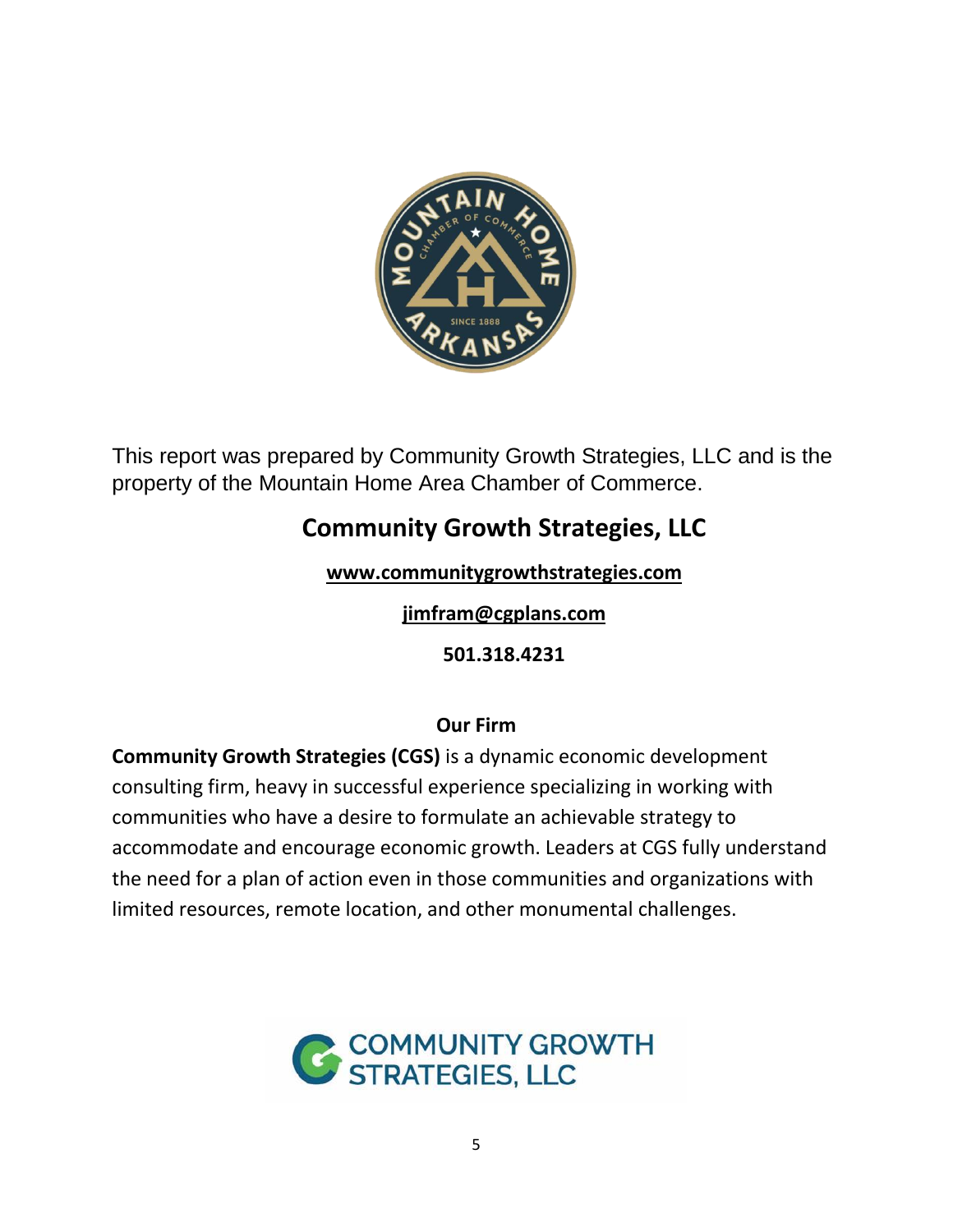## **APPENDIX**

Demographics material used in this report was prepared by *Headwaters Economics*.

Some material used in the preparation of this report were from research on the websites and through interviews with the following organizations:

*City of Mountain Home US Bureau of Labor Statistics Arkansas Economic Development Commission Arkansas State Chamber of Commerce Baxter County Northwest Arkansas Planning & Development District*

Existing reports and studies that we reviewed during this process were: *An Economic Development Information Assessment: City of Mountain Home Baxter County Forward Mountain Home/Baxter County Economic Development Assessment*

#### **Mountain Home Area Survey**

The following questions were presented to Mountain Home Chamber members and the public through social media and email distribution. The survey enjoyed 96 responses.

The strongest responses were indicative of the Chamber's lack of funding to complete its mission and the opinion that the region's greatest asset is its bountiful lakes, forests, rivers, trails, and natural resources. It also reflected a desire from respondents that the region should be best known for being a "Great Place to Live and Work."

It is our conclusion that the successful pursuit of the Goals and Tactics in this Action Plan for Economic Development will achieve the desires expressed by the respondents in this survey.